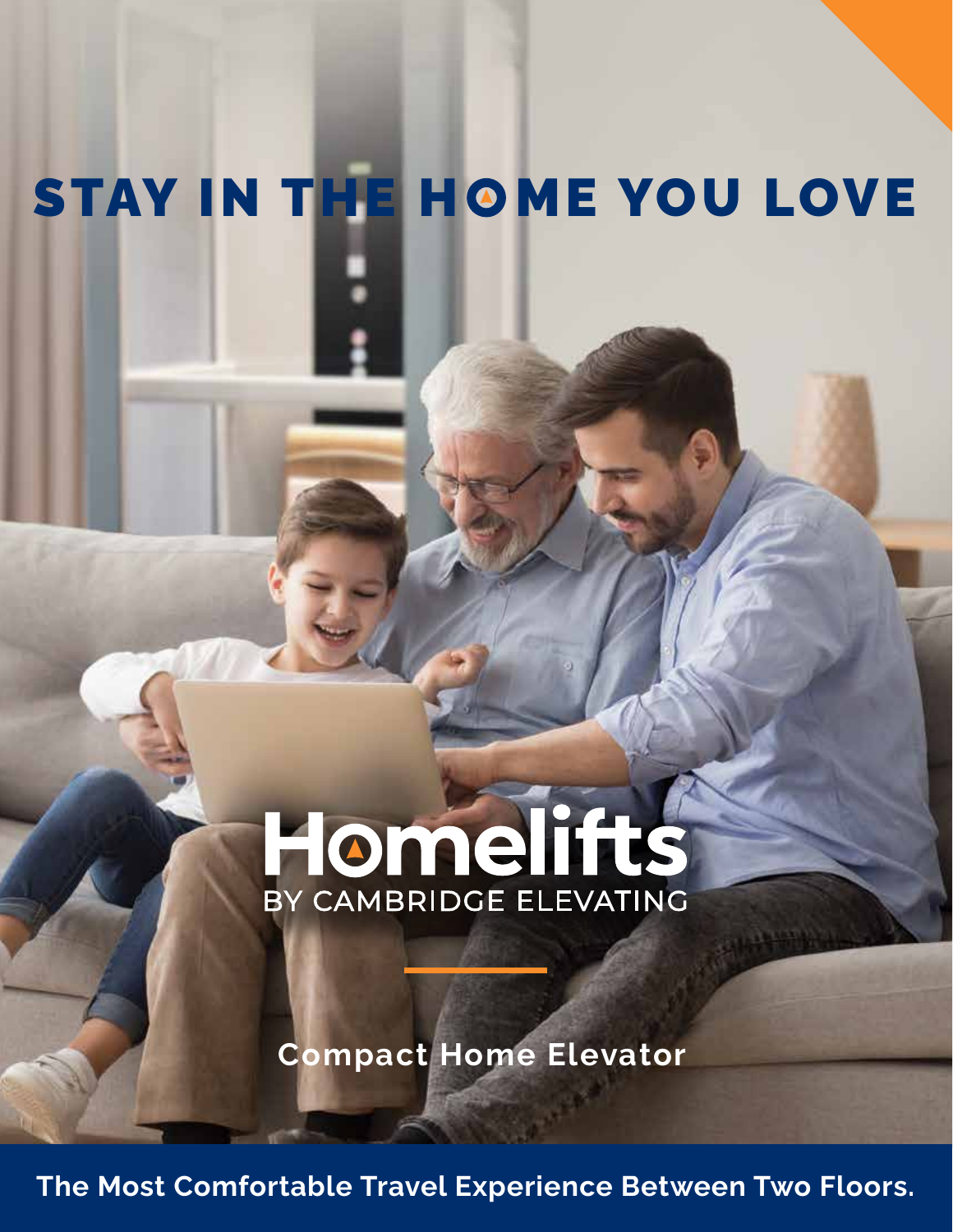## **Homelift Models**

Ideal for 1 - 2 people Cab Size: 33  $1/2$  " x 29  $1/2$ " Footprint: 43<sup>1/4</sup> " x 43<sup>1/4"</sup>

#### **Homelift 750**

Ideal for a wheelchair user & attendant

Cab Size: 33 1/2" x 49 1/4" Footprint: 43 1/4" x 63"



#### **Homelift 1250**

*Lower Level Upper Level*

Designed and constructed with modern technology, a Homelift is both attractive and engineered to last, while incredibly easy to operate.

## **Modern**

Safety sensors prevent the cab moving in the event there

is an obstruction below.

Soft stops & starts for smooth ride.





Floor cover is securely in place when elevator is on lower level.

- Laundry
- Luggage
- Pets
- and more...



Safety sensors prevent the cab moving in the event there is an obstruction above.



No-step entrance for wheelchair users or those with limited movement.

- **• Safety sensors & bottom tray springs**
- **• Emergency lowering system**
- **• No-step entry**
- **• Non slip flooring**
- **• Side handrails**
- **• LED downlights**
- **• Wireless remote controls (x2)**
- **• Self-leveling base for uneven floors**
- **• In-car telephone**

## **Standard Features**

### **Homelift Elevators Are... Safe**

**Every Homelift includes these advanced safety features:**

#### **OPTIONAL FEATURES AVAILABLE:**

- **• Fold-up seat**
- **• Side handrails with controls**
- **• Power door**

Unlike stairlifts, a Homelift can be used to move anything, such as:

## **Versatile**

#### **The Most Comfortable Travel Experience Between Two Floors.**